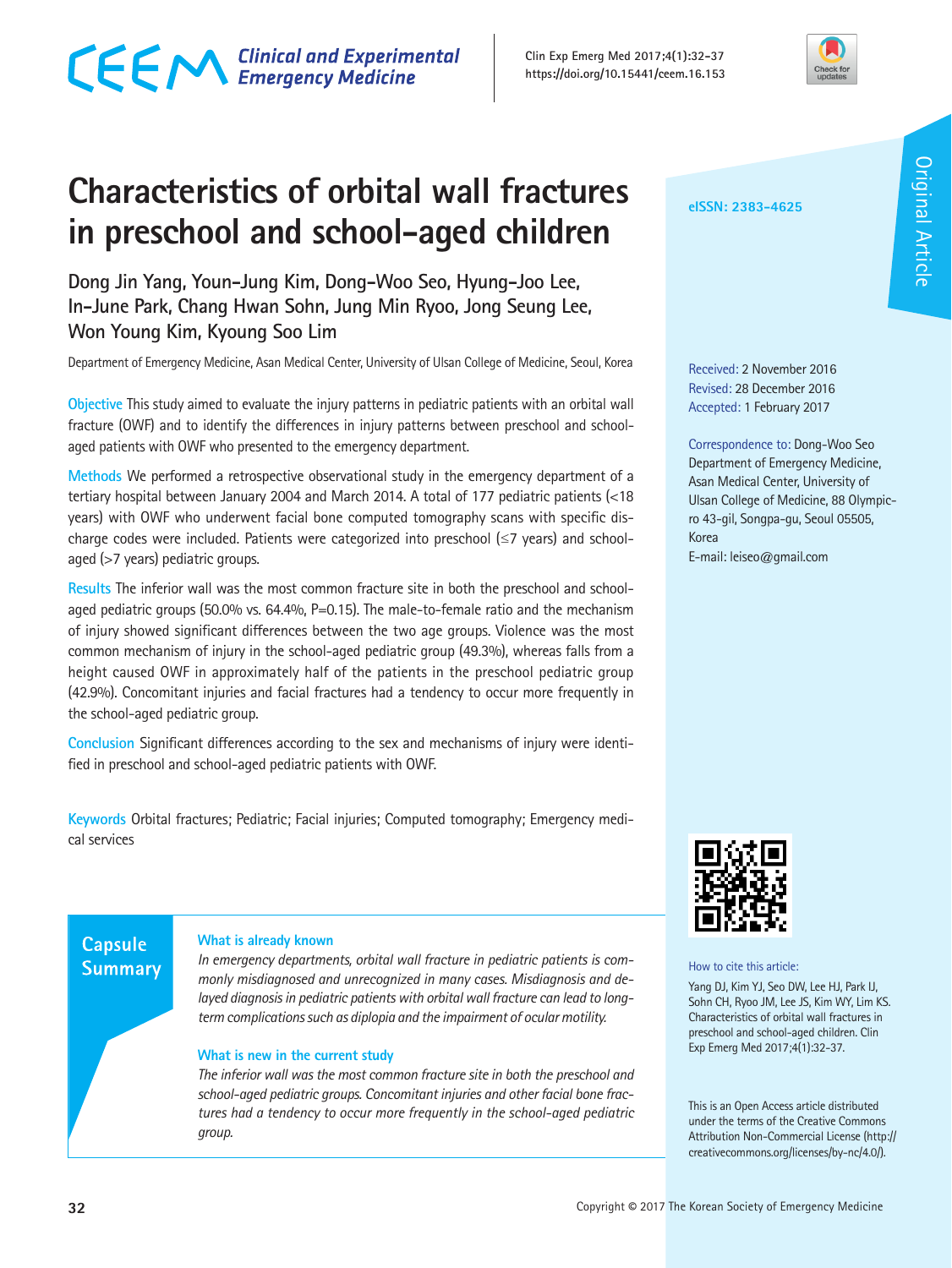# CEEM

# **INTRODUCTION**

Injured patients usually visit the emergency department (ED) because of its timely management of cases and 24-hour accessibility. In patients with blunt facial trauma, emergency physicians perform a thorough ophthalmic examination to evaluate for the possibility of orbital wall fractures (OWFs).

OWF is rare in pediatric trauma patients, and achieving the correct diagnosis can be challenging. In EDs, OWF in pediatric patients is commonly misdiagnosed and unrecognized in as many as 30% of cases.<sup>1</sup> Recent studies have suggested that when surgery is indicated in pediatric patients with OWF, early surgical intervention results in better outcomes with fewer complications, which is not necessarily the case in adult patients.<sup>2-4</sup>

Misdiagnosis and delayed diagnosis in pediatric patients with OWF can contribute to long-term complications such as permanent diplopia and the restriction of ocular motility.<sup>3,4</sup> Thus, thorough and immediate evaluation of OWF in EDs, followed by the appropriate clinical management, are important for pediatric patients.5-7 However, there is little evidence regarding the injury pattern of OWF in pediatric patients to aid ED physicians in diagnosis. The objectives of this study were (1) to evaluate the injury patterns and concomitant injuries in pediatric patients with OWF and (2) to identify the differences between injury patterns in preschool and school-aged patients with OWF who presented to the ED.

### **METHODS**

#### **Study design and setting**

We conducted a retrospective case-control study at the ED of our hospital between January 1, 2004 and March 31, 2014. All consecutive patients with OWF who presented at the ED were retrospectively identified using discharge codes according to the International Classification of Diseases 10th revision (ICD-10) from the de-identified clinical data warehouse of our institute.<sup>8</sup> The electronic medical records of eligible patients were reviewed for evaluation. Our hospital is a university-affiliated, tertiary referral center located in an urban area, which treats approximately 110,000 patients per year in the ED. The institutional review board of our hospital approved the review of patient data and waived the requirement for informed consent because of the retrospective nature of the study.

#### **Selection of participants**

In this study, we included 177 pediatric patients (aged  $<$  18 years) who underwent facial bone computed tomography (CT) scans and who were discharged with specific ICD-10 codes. Patients were excluded if they were referred from another hospital after the diagnosis of OWF due to their incomplete medical records or no formal interpretive reports of CT scans. All orbital fractures were confirmed using facial bone CT scans, which included fractures of one or more walls of the orbit (frontal bone, sphenoid bone, zygoma, maxillary bone, and ethmoid bone), the orbital rim, or both.<sup>9</sup> We hypothesized that attending a school affected the mechanism of injury. Therefore, patients who were 7 years or younger were included in the preschool pediatric group, and patients older than 7 years were included in the school-aged pediatric group, based on the age at the time of injury. Patients in the school-aged pediatric group were further categorized into elementary (7 to 12 years), middle (13 to 15 years), and high (16 to 17 years) school-aged pediatric groups.

#### **Data collection**

Data regarding age, sex, injury mechanism, site of orbital wall fracture, and concomitant facial bone fractures were collected from formal interpretive reports of CT scans prepared by radiology specialists. The common signs and symptoms of OWF were also noted, including diplopia, ecchymosis, emphysema, enophthalmus, and periorbital swelling. In our hospital, an emergency physician initially collected patient history and performed physical examinations, including ophthalmic examinations. We categorized the mechanisms of injury into five groups: falls from heights, ground-level falls, motor vehicle accidents, violence, and other causes (penetrating and other blunt trauma). After patients were diagnosed with an orbital fracture on CT examination, an ophthalmologist performed a full ophthalmic examination. An emergency physician and ophthalmologist prepared their respective medical records.

#### **Statistical analysis**

Data were expressed as median with interquartile range for continuous variables and as numbers and percentages for categorical variables. The Mann-Whitney U-test was used to compare continuous variables, and the Pearson's chi-square test or Fisher's exact test was applied for categorical variables. For all analyses, a two-sided P-value of  $< 0.05$  was considered to indicate a statistically significant difference. Statistical analyses were performed using IBM SPSS ver. 20 (IBM Corp., Armonk, NY, USA).

### **RESULTS**

Between January 1, 2004 and March 31, 2014, 177 pediatric patients (aged <18 years) were included in our study. They were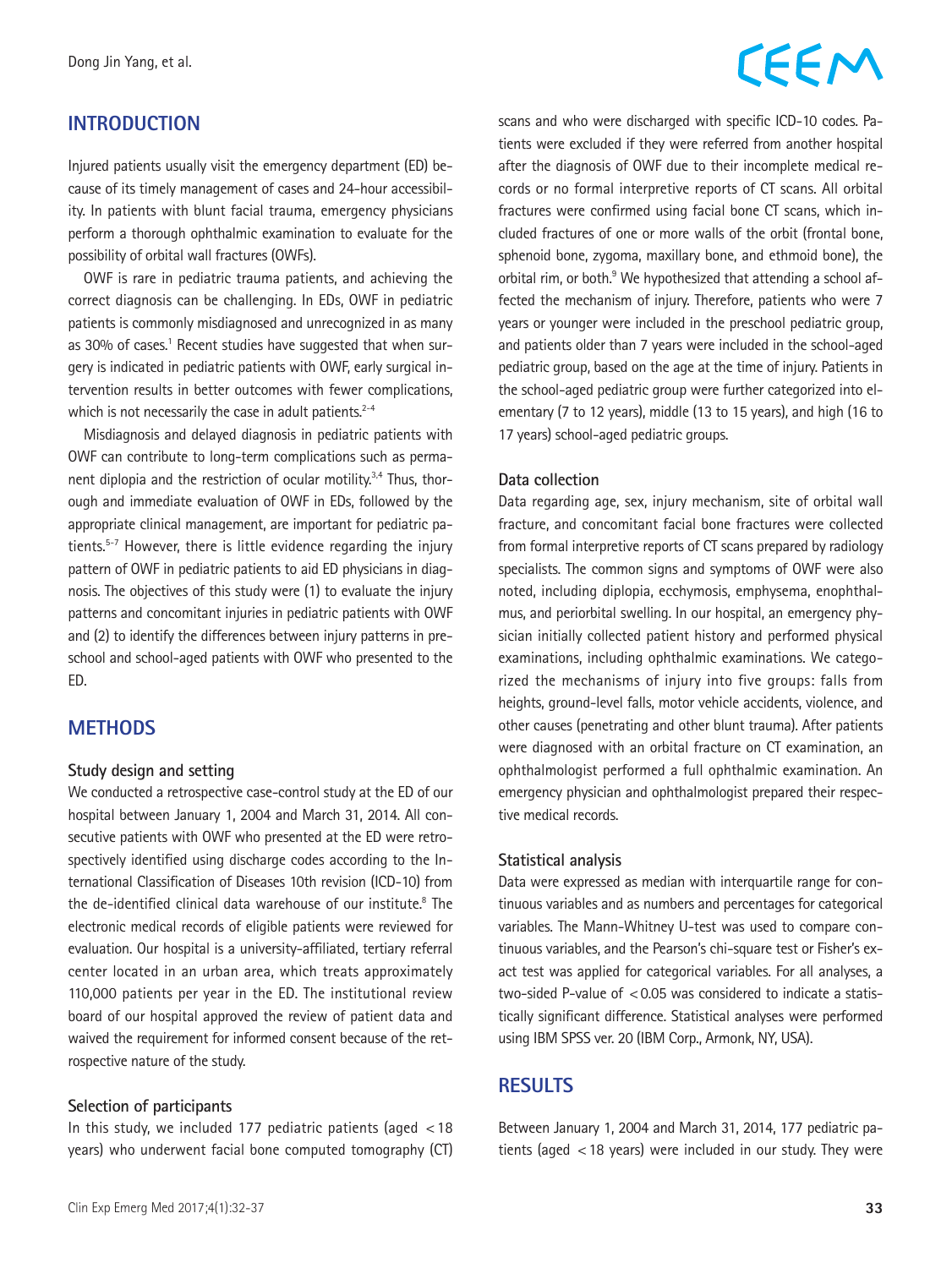# EEM

| Variable                   | <b>Total</b><br>$(n = 177)$ | Preschool pediatric<br>group<br>$(n=25)$ | School-aged<br>pediatric group<br>$(n = 152)$ | P-value | Elementary school-<br>aged pediatric group<br>$(n = 44)$ | Middle school-aged<br>pediatric group<br>$(n=47)$ | High school-aged<br>pediatric group<br>$(n=61)$ |
|----------------------------|-----------------------------|------------------------------------------|-----------------------------------------------|---------|----------------------------------------------------------|---------------------------------------------------|-------------------------------------------------|
| Age (yr)                   | 13.0 (10.5-16.0)            | $2.0(1.0-6.0)$                           | 14.0 (12.0-17.0)                              | < 0.001 | $11.0$ $(9.0 - 12.0)$                                    | 13.0 (13.0-14.0)                                  | 17.0 (16.0-17.0)                                |
| Sex, male                  | 155 (87.6)                  | 13(52.0)                                 | 142 (93.4)                                    | < 0.001 | 38 (86.4)                                                | 45 (95.7)                                         | 59 (96.7)                                       |
| Mechanism of injury        |                             |                                          |                                               |         |                                                          |                                                   |                                                 |
| Violence                   | 76 (42.9)                   | 1(4.0)                                   | 75 (49.3)                                     | < 0.001 | 15 (34.1)                                                | 28 (59.6)                                         | 32(52.5)                                        |
| Traffic accident           | 30(16.9)                    | 5(20.0)                                  | 25(16.4)                                      | 0.77    | 4(9.1)                                                   | 3(6.4)                                            | 18 (29.5)                                       |
| Ground level falls         | 21(11.9)                    | 3(12.0)                                  | 18(11.8)                                      | 0.99    | 9(20.5)                                                  | 5(10.6)                                           | 4(6.6)                                          |
| Falls from heights         | 14(7.9)                     | 12(48.0)                                 | 2(1.3)                                        | < 0.001 | 0(0)                                                     | 1(2.1)                                            | 1(1.6)                                          |
| Other causes <sup>a)</sup> | 36(20.3)                    | 4(16.0)                                  | 32(21.1)                                      | 0.56    | 16 (36.4)                                                | 10(21.3)                                          | 6(9.8)                                          |
| Signs and symptoms         |                             |                                          |                                               |         |                                                          |                                                   |                                                 |
| Periorbital swelling       | 157 (88.7)                  | 25(100.0)                                | 132 (86.8)                                    | 0.08    | 35(79.5)                                                 | 40(85.1)                                          | 57 (93.4)                                       |
| Ecchymosis                 | 94(53.1)                    | 18 (72.0)                                | 76 (50.0)                                     | 0.04    | 20(45.5)                                                 | 25(53.2)                                          | 31(50.8)                                        |
| Emphysema                  | 32(18.1)                    | 3(12.0)                                  | 29(19.1)                                      | 0.58    | 9(20.5)                                                  | 5(10.6)                                           | 15(24.6)                                        |
| Diplopia                   | 19 (10.7)                   | 1(4.0)                                   | 18(11.8)                                      | 0.48    | 6(13.6)                                                  | 8(17.0)                                           | 4(6.6)                                          |
| Enophthalmos               | 7(4.0)                      | 1(4.0)                                   | 6(3.9)                                        | 0.99    | 4(9.1)                                                   | 1(2.1)                                            | 1(1.6)                                          |

**Table 1.** Demographic and clinical characteristics of pediatric patients with orbital wall fracture in preschool and school-aged groups

Values are presented as median (interquartile range) or number (%).<br><sup>a)</sup>Of 36 patients, orbital wall fracture was caused by sports-related trauma (n = 13), an object collision (n = 11), a collision against other person (n anism  $(n=2)$ .



**Fig. 1.** The site of orbital wall fracture according to mechanism of injury. Mechanism of injury including violence, traffic accident, ground level falls, and falls from heights were listed in order of frequency.

categorized into preschool pediatric ( $n=25$ ) and school-aged pediatric groups ( $n=152$ ) based on age (below or above 7 years) (Table 1). The male-to-female ratio was approximately 1:1 in the preschool pediatric group (male, 52.0%), whereas an overwhelming majority of the patients in the school-aged pediatric group were male (93.4%,  $P < 0.001$ ).

There were differences in the mechanisms of injury between the two groups. Violence was the most common mechanism of injury in the school-aged pediatric group (49.3%) and it tended to occur more commonly in middle and high school-aged pediatric groups. In contrast, violence was the least common mechanism of injury in the preschool pediatric group  $(4.0\%$ ,  $P < 0.001$ ). Approximately half of the OWFs in the preschool pediatric group

(48.0%) resulted from falls from a height, whereas falls from a height caused OWFs in only two of 149 patients (1.3%) in the school-aged pediatric group ( $P < 0.001$ ). The site of OWF according to the mechanism of injury is presented in Fig. 1. Multiple OWFs were observed in patients injured in traffic accidents (total, 43.3%; preschool pediatric group, 40.0%; school-aged pediatric group, 44.0%) and falls from height (total, 28.6%; preschool pediatric group, 16.7%; school-aged pediatric group, 100.0%). No significant differences in regard to clinical signs and symptoms were noted between the two groups; the most common sign was periorbital swelling (100% vs. 86.8%,  $P = 0.08$ ), followed by ecchymosis (72.0% vs. 50.0%,  $P = 0.04$ ), and emphysema (12.0% vs.  $19.1\%$ ,  $P = 0.58$ ).

Periorbital swelling was the most common sign in all OWF types (inferior OWF, 90.0%; medial OWF, 88.8%; superior OWF, 95.7%; lateral OWF, 100.0%), followed by ecchymosis (inferior OWF, 55.5%; medial OWF, 48.3%; superior OWF, 56.5%; lateral OWF, 75.0%), and emphysema (inferior OWF, 20.9%; medial OWF, 22.5%; superior OWF, 17.4%; lateral OWF, 33.3%). Diplopia (inferior OWF, 14.5%; medial OWF, 6.7%; superior OWF, 0%; lateral OWF, 8.3%) and enophthalmus (inferior OWF, 5.5%; medial OWF, 4.5%; superior OWF, 4.3%; lateral OWF, 8.3%) were uncommon signs in all OWF types.

Based on the facial bone CT reports, the distribution of OWF showed a different pattern in the preschool versus school-aged pediatric groups (Table 2). The inferior wall was the most common fracture site for both age groups  $(44.0\%$  vs. 65.1%, P = 0.04). However, the second most common fracture site in the preschool pediatric group was the superior wall  $(36.0\%$  vs. 9.2%, P = 0.001),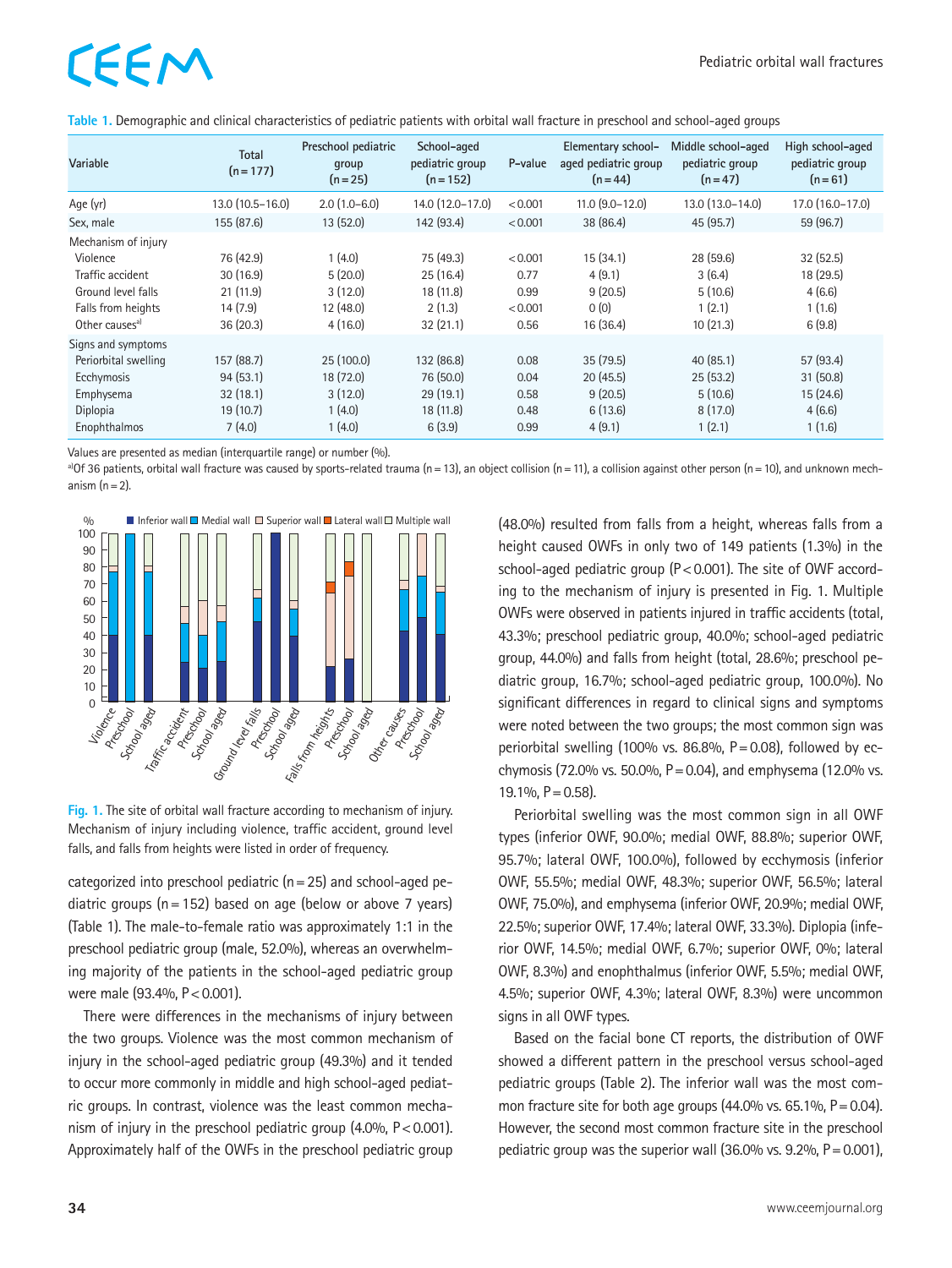# EEM

|  |  | Table 2. Radiologic findings for pediatric patients with orbital wall fracture in the preschool and school-aged groups |  |
|--|--|------------------------------------------------------------------------------------------------------------------------|--|
|--|--|------------------------------------------------------------------------------------------------------------------------|--|

| Variable                         | Total<br>$(n = 177)$ | Preschool pediatric group<br>$(n=25)$ | School-aged pediatric group<br>$(n = 152)$ | P-value |
|----------------------------------|----------------------|---------------------------------------|--------------------------------------------|---------|
| Types of orbital wall fractures  |                      |                                       |                                            |         |
| Inferior wall                    | 110(62.1)            | 11(44.0)                              | 99(65.1)                                   | 0.04    |
| Medial wall                      | 89 (50.3)            | 7(28.0)                               | 82 (53.9)                                  | 0.02    |
| Superior wall                    | 23(13.0)             | 9(36.0)                               | 14(9.2)                                    | 0.001   |
| Lateral wall                     | 12(6.8)              | 2(8.0)                                | 10(6.6)                                    | 0.68    |
| Multiple orbital wall fractures  | 49 (27.7)            | 4(16.0)                               | 45 (29.6)                                  | 0.16    |
| Concomitant injuries             |                      |                                       |                                            |         |
| Fat herniation                   | 50(28.2)             | 3(12.0)                               | 47 (30.9)                                  | 0.05    |
| EOM hernia                       | 13(7.3)              | 2(8.0)                                | 11(7.2)                                    | 0.99    |
| EOM entrapment                   | 10(5.6)              | 2(8.0)                                | 8(5.3)                                     | 0.64    |
| Orbital hematoma                 | 2(1.1)               | 0(0)                                  | 2(1.3)                                     | 0.99    |
| <b>Hemosinus</b>                 | 78 (44.1)            | 6(24.0)                               | 72 (47.4)                                  | 0.03    |
| Concomitant facial bone fracture | 57(32.2)             | 6(24.0)                               | 51(33.6)                                   | 0.34    |
| Maxilla fracture                 | 29(16.4)             | 2(8.0)                                | 27(17.8)                                   | 0.38    |
| Nasal bone fracture              | 28 (15.8)            | 0(0)                                  | 28 (18.4)                                  | 0.02    |
| Frontal bone fracture            | 18(10.2)             | 3(12.0)                               | 15(9.9)                                    | 0.72    |
| Zygoma fracture                  | 13(7.3)              | 1(4.0)                                | 12(7.9)                                    | 0.70    |
| Mandible fracture                | 2(1.1)               | 0(0)                                  | 2(1.3)                                     | 0.99    |
| Multiple facial bone fractures   | 23 (13.0)            | 0(0)                                  | 23(15.1)                                   | 0.05    |

Values are presented as number (%).

EOM, extraocular muscle.

whereas it was the medial wall for the school-aged pediatric group (28.0% vs. 53.9%,  $P = 0.02$ ). The school-aged pediatric patients seemed to more frequently sustain multiple OWFs compared with that sustained by preschool pediatric patients; however, this finding was without statistical significance (16.0% vs.  $29.6\%$ , P = 0.16).

Concomitant injuries and facial fractures seemed to occur more frequently in the school-aged pediatric group; however, no statistically significant difference was noted. Hemosinus was the most common concomitant injury in preschool and school-aged pediatric patients (44.1%), followed by fat herniation (28.2%), extraocular muscle herniation (7.3%), and extraocular muscle entrapment (5.6%). Concomitant facial fractures were less frequently observed in preschool pediatric patients than in schoolaged pediatric patients (24.0% vs.  $33.6\%$ , P = 0.34). This tendency was noted for all facial bone fractures except frontal bone fracture (12.0% vs. 9.9%,  $P = 0.72$ ). None of the patients in the preschool pediatric group had multiple facial bone fractures (0% vs.  $15.1\%$ ,  $P = 0.05$ ).

### **DISCUSSION**

In this study, we evaluated the injury patterns and concomitant injuries in pediatric patients with OWF and identified differences according to age at the time of injury (preschool and school-aged pediatric groups). The sex ratio, mechanism of injury, and the incidence of OWF site were different in the preschool vs. schoolaged pediatric groups. The inferior wall was the most common fracture site in pediatric patients, and concomitant as well as multiple facial bone fractures were less likely to occur in preschool pediatric patients. These findings imply that anatomic changes as well as activity changes consistent with childhood development contributed to the differences in injury pattern and the magnitude of concomitant injuries.

Pediatric trauma patients have different anatomic features and demonstrate different physiologic responses to injury. The management of these patients involves more complex decision-making because they are still in the process of development. In our study, the male-to-female ratio varied significantly between the preschool and school-aged pediatric groups (52.0% vs. 93.4% male,  $P < 0.001$ ). The predominance of male patients with facial trauma has been observed in other studies and may be attributed to the differences in physical activities between boys and girls.<sup>10,11</sup> Similarly, the mechanism of injury differed between the preschool and school-aged pediatric groups. Falls from a height caused 48.0% of OWFs in the preschool pediatric group, in contrast to 1.3% of OWFs in the school-aged pediatric group  $(P < 0.001)$ . Furthermore, only one patient (4.0%) in the preschool pediatric group experienced OWF as a result of violence, as compared with half of the patients in the school-aged pediatric group (4.0% vs. 49.3%, P<0.001). This contrast might be attributed to the development of coordination function in older children. A difference in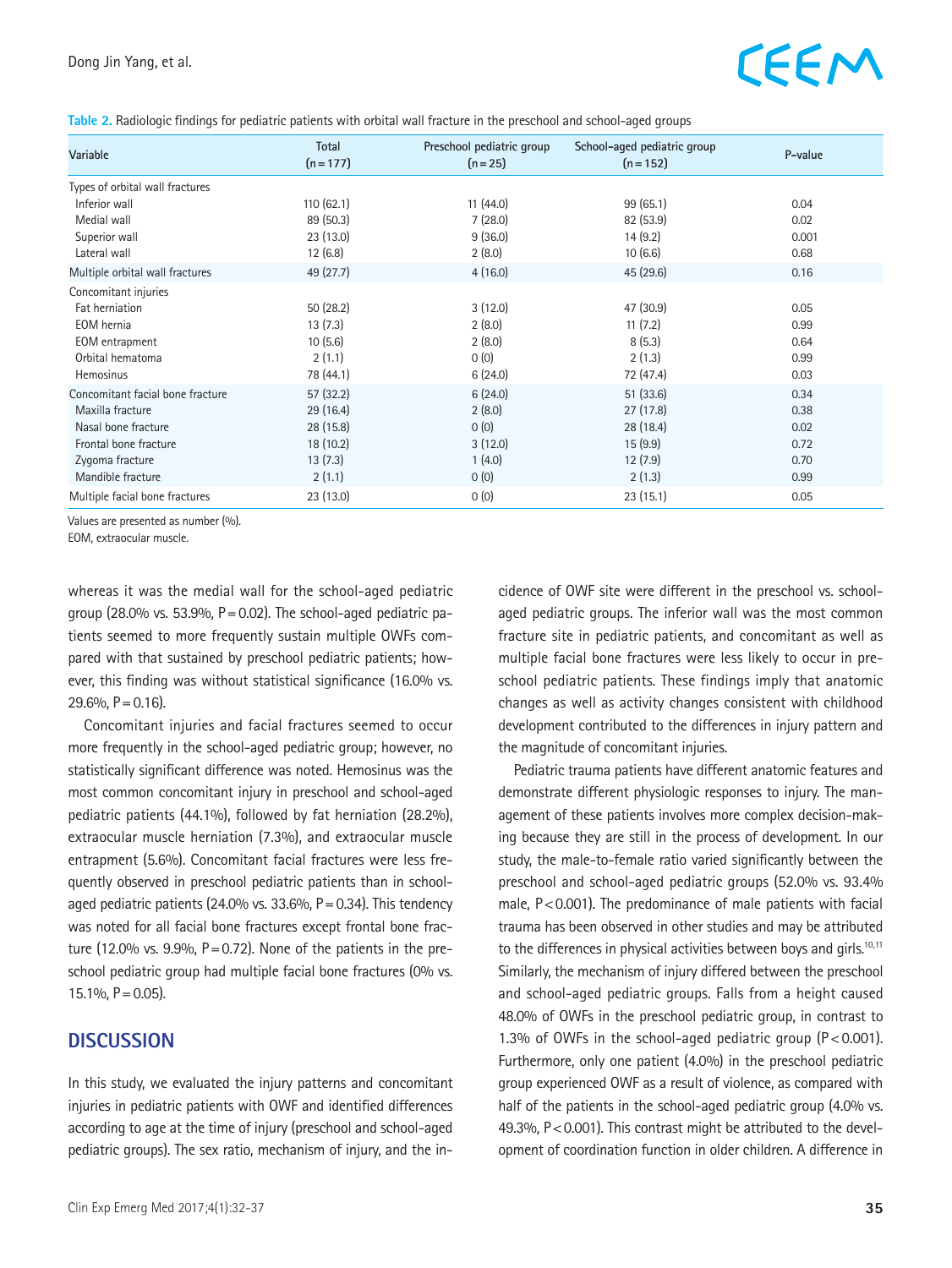# CEEM

physical activities by age might also be responsible, with schoolaged children engaging in riskier (and more violent) behavior.

The age-related differences in mechanisms of injury might have contributed to the differences between OWF injury patterns and concomitant injuries in preschool versus school-aged patients. Interestingly, there was no statistically significant difference in the frequency of concomitant facial bone fractures between the preschool and school-aged pediatric groups (24.0% vs. 33.6%,  $P = 0.34$ ), but the frequency of multiple facial bone fractures was higher in the school-aged pediatric group (15.1% vs. 0\%,  $P = 0.05$ ).

Despite the lack of significance, concomitant injuries, including fractures of the sinus, maxilla, nasal bone, and zygoma, did tend to occur more frequently in the school-aged pediatric group than in the preschool pediatric group. These differences might be attributed to anatomic changes. Many previous studies have suggested that after the age of 7 years, faces and sinuses become more vulnerable to blunt facial trauma.6,10,12,13 Zimmermann et al.14 revealed that the cranial-to-facial proportion is nearly 8:1 at birth, which makes younger children more vulnerable to skull fractures than to facial fractures. Hatef et al.<sup>15</sup> also demonstrated that younger children had more stable facial skeletal structures as compared with those of adults. Similarly, Koltai et al.<sup>16</sup> demonstrated that younger children had thicker sinus walls, greater bony elasticity, and more cheek fat pad, which protected them from facial injury.

This study had some limitations that should be acknowledged. First, this was a retrospective study and thus was subject to potential errors inherent to this type of study, such as selection bias. Second, the possibility of referral bias should be considered in our study, since it was based at a university-affiliated, tertiary referral center with both a pediatric ophthalmology referral center and a pediatric ED. Third, although all patients had routine ophthalmologic examinations, these were sometimes incomplete when the patients were severely injured. Additionally, in comparison with older children, the youngest patients were not cooperative during history-taking and ophthalmologic examination. History-taking was often performed with parents serving as a proxy instead, thereby introducing a potential error, especially in cases of child abuse. Fourth, the high school-aged group should ideally include patients aged 16 to 18 years; however, we included only the patients less than 18 years old. Fifth, we evaluated all injuries using CT scans, which can underestimate muscle and soft tissue injuries in the pediatric population.<sup>17</sup> As a result, the underdiagnosis of concomitant injuries might have occurred in our patients, but this reflects the modality of choice in real clinical practice. Lastly, our study did not evaluate the outcomes in pediatric patients with OWF; further studies are required.

In conclusion, we identified significant differences between preschool and school-aged pediatric patients with OWF in regard to sex ratio and mechanism of injury. The inferior wall was the most common site of fracture in both groups. School-aged pediatric patients tended to have concomitant injuries and more multiple facial bone fractures than preschool patients.

### **CONFLICT OF INTEREST**

No potential conflict of interest relevant to this article was reported.

## **REFERENCES**

- 1. Cobb A, Murthy R, Manisali M, Uddin J, Toma A. Oculovagal reflex in paediatric orbital floor fractures mimicking head injury. Emerg Med J 2009;26:351-3.
- 2. Egbert JE, May K, Kersten RC, Kulwin DR. Pediatric orbital floor fracture: direct extraocular muscle involvement. Ophthalmology 2000;107:1875-9.
- 3. Gerbino G, Roccia F, Bianchi FA, Zavattero E. Surgical management of orbital trapdoor fracture in a pediatric population. J Oral Maxillofac Surg 2010;68:1310-6.
- 4. Wang NC, Ma L, Wu SY, Yang FR, Tsai YJ. Orbital blow-out fractures in children: characterization and surgical outcome. Chang Gung Med J 2010;33:313-20.
- 5. Hink EM, Wei LA, Durairaj VD. Clinical features and treatment of pediatric orbit fractures. Ophthal Plast Reconstr Surg 2014; 30:124-31.
- 6. Baek SH, Lee EY. Clinical analysis of internal orbital fractures in children. Korean J Ophthalmol 2003;17:44-9.
- 7. Cope MR, Moos KF, Speculand B. Does diplopia persist after blow-out fractures of the orbital floor in children? Br J Oral Maxillofac Surg 1999;37:46-51.
- 8. Shin SY, Park YR, Shin Y, et al. A De-identification method for bilingual clinical texts of various note types. J Korean Med Sci 2015;30:7-15.
- 9. Manolidis S, Weeks BH, Kirby M, Scarlett M, Hollier L. Classification and surgical management of orbital fractures: experience with 111 orbital reconstructions. J Craniofac Surg 2002; 13:726-37.
- 10. Kotecha S, Scannell J, Monaghan A, Williams RW. A four year retrospective study of 1,062 patients presenting with maxillofacial emergencies at a specialist paediatric hospital. Br J Oral Maxillofac Surg 2008;46:293-6.
- 11. Al Shetawi AH, Lim CA, Singh YK, Portnof JE, Blumberg SM.